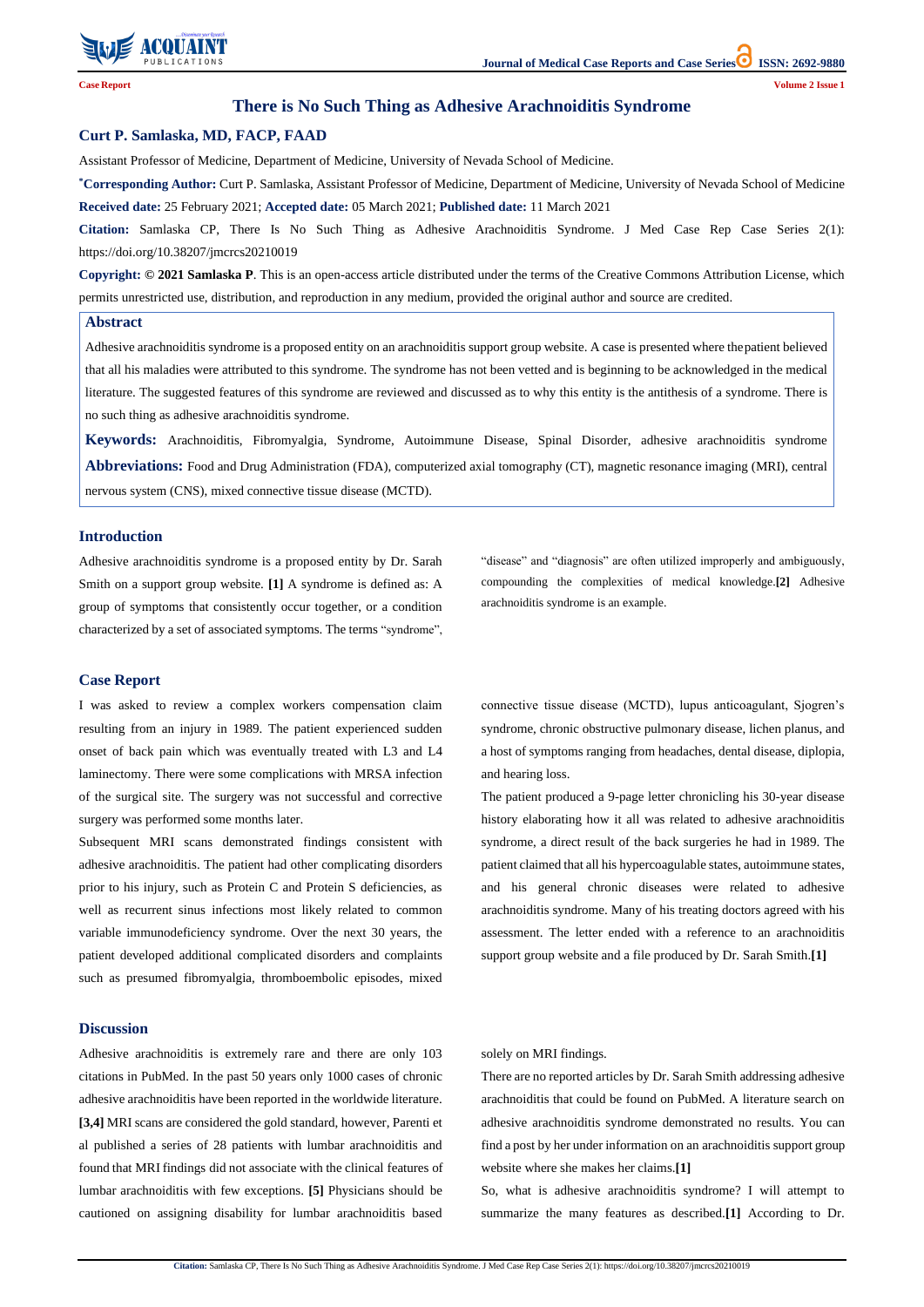**Journal of Medical Case Reports and Case Series ISSN: 2692-9880** 

**Citation:** Samlaska CP, There Is No Such Thing as Adhesive Arachnoiditis Syndrome. J Med Case Rep Case Series 2(1): https://doi.org/10.38207/jmcrcs20210019



Smith: "Adhesive arachnoiditis presents with diverse symptoms, which may relate to problems outside the CNS, and could therefore be described as a syndromic picture. However, bearing in mind that the treatments used for the neurological symptoms may cause a variety of side-effects, it is difficult to say exactly which symptoms can be directly and solely ascribed to arachnoiditis and which are more complex in origin." **[1]** She goes on to proclaim that part of the problem is with the dismissal of symptoms as problematic. She claims patients have persistent and oftentimes bizarre pain complaints, tingling and numbness then launches into speculation about autonomic nervous system dysfunction that might be like that observed in reflex sympathetic dystrophy. She notes a variety of miscellaneous problems such as hypertension, dizziness, syncope, orthostatic hypotension, Raynaud's syndrome, hyperhidrosis, anhydrosis, fatigue, cognitive effects, side effects to medications, recurrent dental problems, headaches, auras, eye problems, burning mouth syndrome, dysphagia, osteoporosis, chest pain, recurrent sinusitis, weight gain, and dyspnea, to name a few.

Dr. Smith believes there are possible associations to autoimmune diseases without reporting any supporting evidence. She notes sufferers may experience symptoms or "flare-ups" of low-grade fevers, malaise, raised ESR, chills, lymphadenopathy, skin rashes, urticaria, angioedema, and photosensitivity. She further states: "A number of patients complain of dry eyes and mouth (as seen in Sjogren's syndrome) but this is likely to be due to side effects of medication in most cases. Other eye problems include iritis and uveitis. Patients may have a dual diagnosis of arachnoiditis and fibromyalgia (or chronic fatigue). It is likely that the features of myofascial pain and malaise are part of the arachnoiditis syndrome itself rather than a separate condition." **[1]**

Idris et al reported a case of fibromyalgia symptoms developing after the onset of arachnoiditis and this is the only published article that acknowledges this syndrome.**[6]** The referenced PDF file by Dr. Smith for adhesive arachnoiditis syndrome was deleted from the internet.**[7]** Idris et al in their discussion attempt to explain what adhesive arachnoiditis syndrome is, but never actually come to any conclusion and focused on fibromyalgia.**[6]** Fibromyalgia is a controversial disorder with an incidence reported between 2-4 % of the general population.**[8]** If a patient with adhesive arachnoiditis subsequently developed fibromyalgia, or fibromyalgia symptoms,

with only 20 patients a year reported to have adhesive arachnoiditis in the world literature, fibromyalgia in this setting is likely unrelated to adhesive arachnoiditis. Based on statistics, there is no association that can be proven. If, however, a significant number of patients reported to have adhesive arachnoiditis were shown to develop **Conclusion:** There is no such thing as adhesive arachnoiditis syndrome.

fibromyalgia, then one could possibly make an association. Idris et al in assigning cause and effect of adhesive arachnoiditis and fibromyalgia have only focused on one declared component of the proposed syndrome and by unfortunately promoting this syndrome has added credence to its existence.

There was a case report by Kahan et al where a patient with longstanding MCTD developed idiopathic adhesive arachnoiditis. The authors believe that the MCTD may have predisposed the patient to developing arachnoiditis.**[3]** This case does not support the concept of adhesive arachnoiditis syndrome.

Dr. Smith's assertions are unfounded and speculative. She bases her conclusions on a survey of 66 patients which she claims have the diagnosis of adhesive arachnoiditis without providing any documentation; therefore, this is unpublished anecdotal data. Several questions arise:

1. With such a rare disorder, how was she able to collect and verify such a significant number of patients?

2. How does a survey alone determine a true association with adhesive arachnoiditis?

3. What percentages for each syndrome feature did her patient population experience?

4. Was any attempt made to remove from the syndrome list those patients with preexisting conditions or symptoms related to medication side effects, such as dry eyes (Sjogren'ssyndrome)?

Syndromes have specific, consistent features applied to presumptive patients to support a diagnosis of a specific disorder. Dr. Smith's descriptions are the antithesis of a syndrome. She does not claim any specific group of defining symptoms or clinical features but proposes such a wide range of complaints, disorders, and clinical findings that make it near impossible to exclude adhesive arachnoiditis syndrome from almost any clinical presentation with back pain, a multitude of complaints (see above) and definitive or questionable MRI findings. For patients frequenting the website, Dr. Smith has provided them with a buffet of symptoms and clinical findings they can collect and tabulate—with each one the weight of the diagnosis becomes more and more burdensome and convincing, resulting in absolute confirmation in their minds that they have this debilitating syndrome. In the worker's compensation claim, I presented here, the claimant and many of his treating physicians firmly believe that all his maladies are due to adhesive arachnoiditis syndrome. What we report

in medicine has real-world consequences. This is not a vetted syndrome and should not be promoted in the medical literature. It places a tremendous burden on physicians and patients, particularly when attempting to determine disability.

# **Source of financial support:** None.

**Declaration of patient consent:** Patient's consent not required

as patient's identity is not disclosed or compromised. **Conflict of interest**: The author was an expert witness for the insurance company in the workers compensation claim described in the case report.